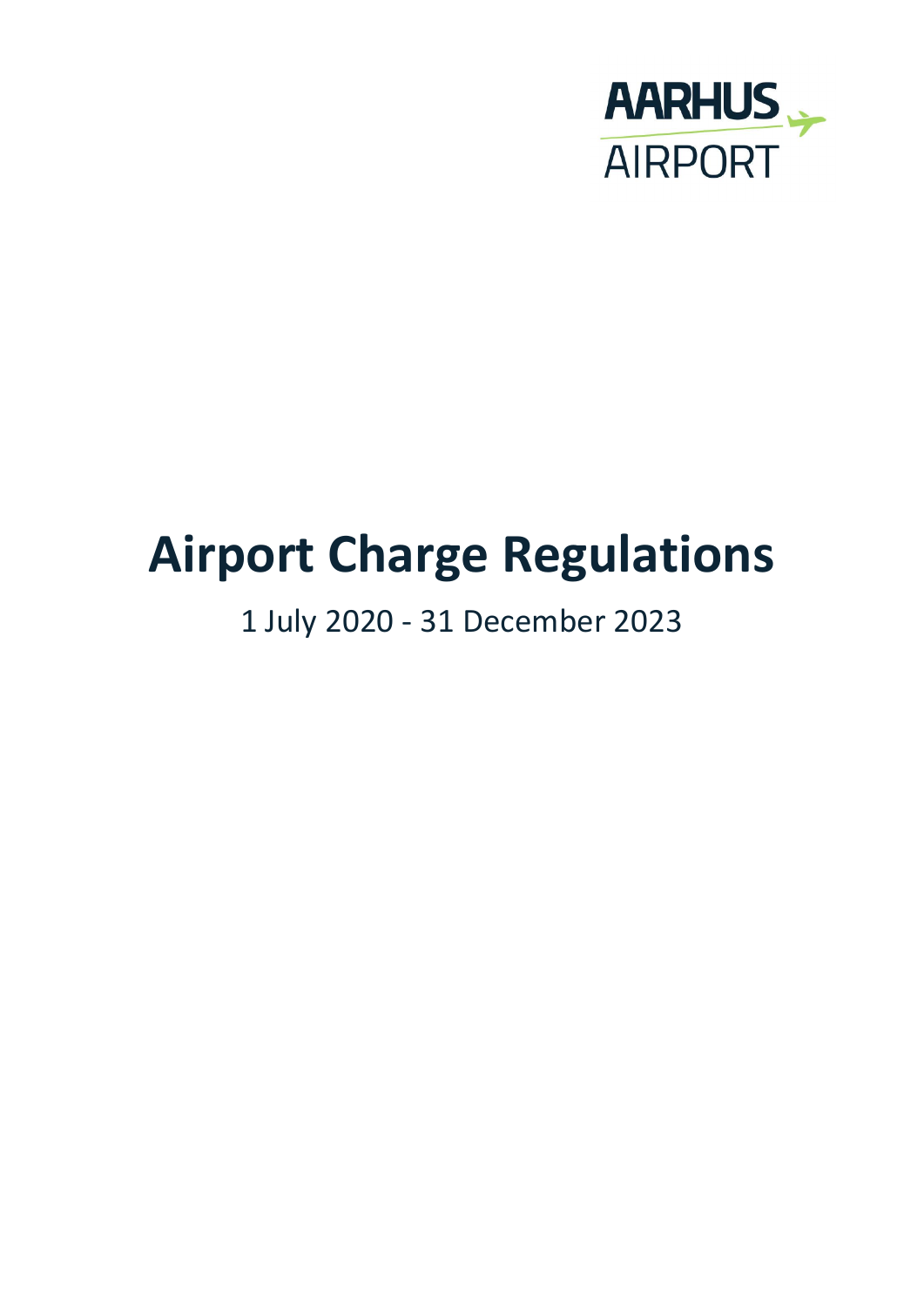### Index

| §1     |  |
|--------|--|
| §2     |  |
| $§$ 3  |  |
| §4     |  |
| §5     |  |
| §6     |  |
| §7     |  |
| §8     |  |
| $\S 9$ |  |
|        |  |
|        |  |
|        |  |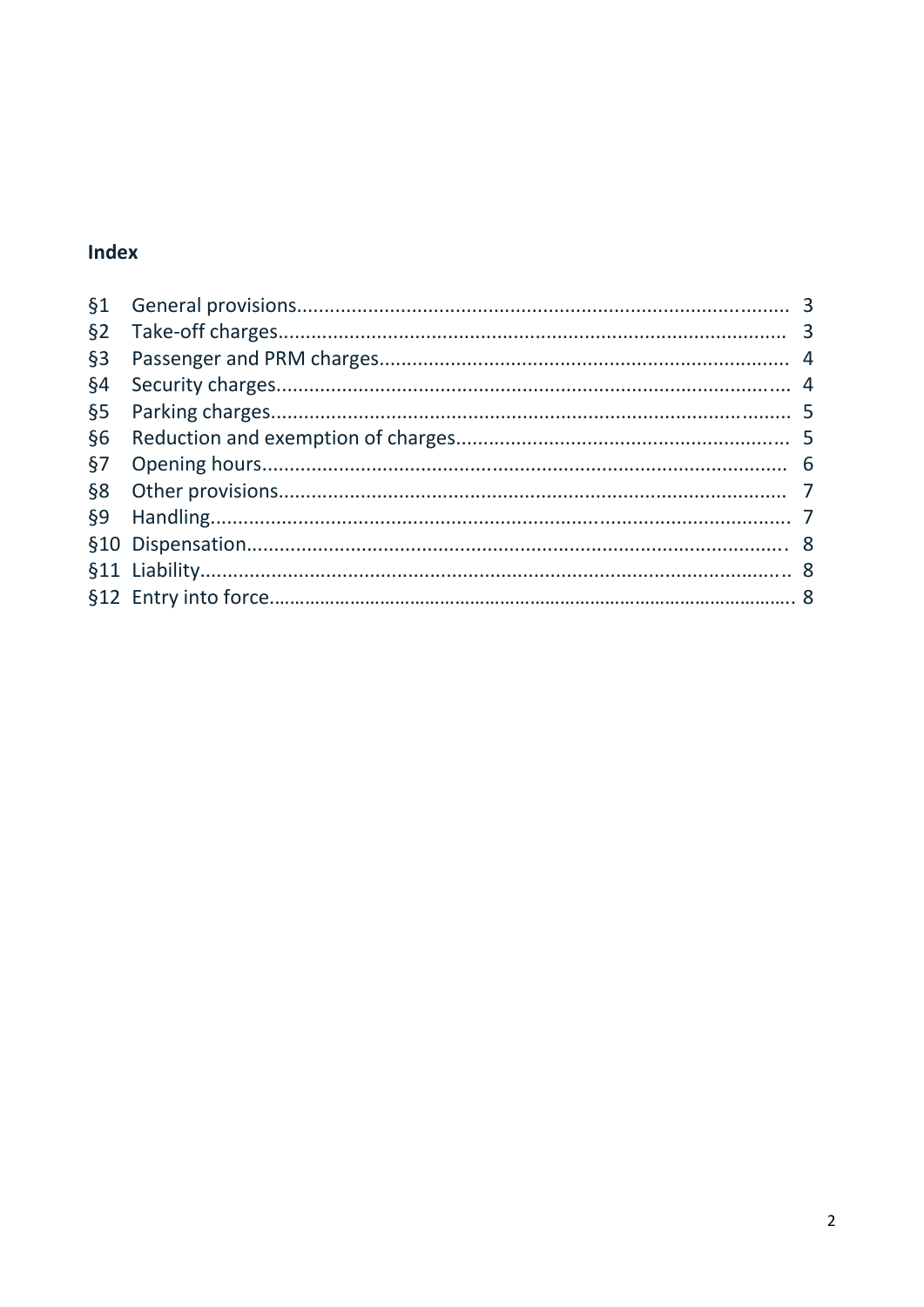#### **§1 General provisions**

- 1.1 For aircraft using Aarhus Airport, charges are charged in accordance with this 'Charges Regulations'.
- 1.2 The regulations contain provisions on departure charge, passenger charge, security charge, parking charge and night charge.
- 1.3 All charges are stated excl. VAT. VAT is levied in accordance with applicable VAT legislation.
- 1.4 Amounts stated in Euro are indicative only, as these depend on the current exchange rate.

#### **§2 Take-off charges**

- 2.1 A take-off charge is calculated on the basis of the aircraft's MTOW (Maximum Take-Off Weight) and is charged for each take-off and in accordance with aircraft certificate of Airworthiness.
	- a) Aircraft with MTOW up to and including 1999 kg: Fixed price DKK 70 (EUR 9)
	- b) Aircraft with MTOW 2000 kg or more: For each started 1000 kg: DKK 35 (EUR 4.7), minimum price DKK 140 (EUR 19)
- 2.2 The above charges may be reduced or waived under conditions mentioned in §6.
- 2.3 For the following aircraft, an annual pass can be issued, for noncommercial use, by contacting the airport administration:

Aircraft with MTOW at 0-1499 kg The annual pass costs DKK 2,500 (EUR 335).

Aircraft with MTOW of 1500-1999 kg The annual pass costs DKK 3,500 (EUR 470) Annual passes are issued and administered for each aircraft in accordance with its registration with the national authority. If the aircraft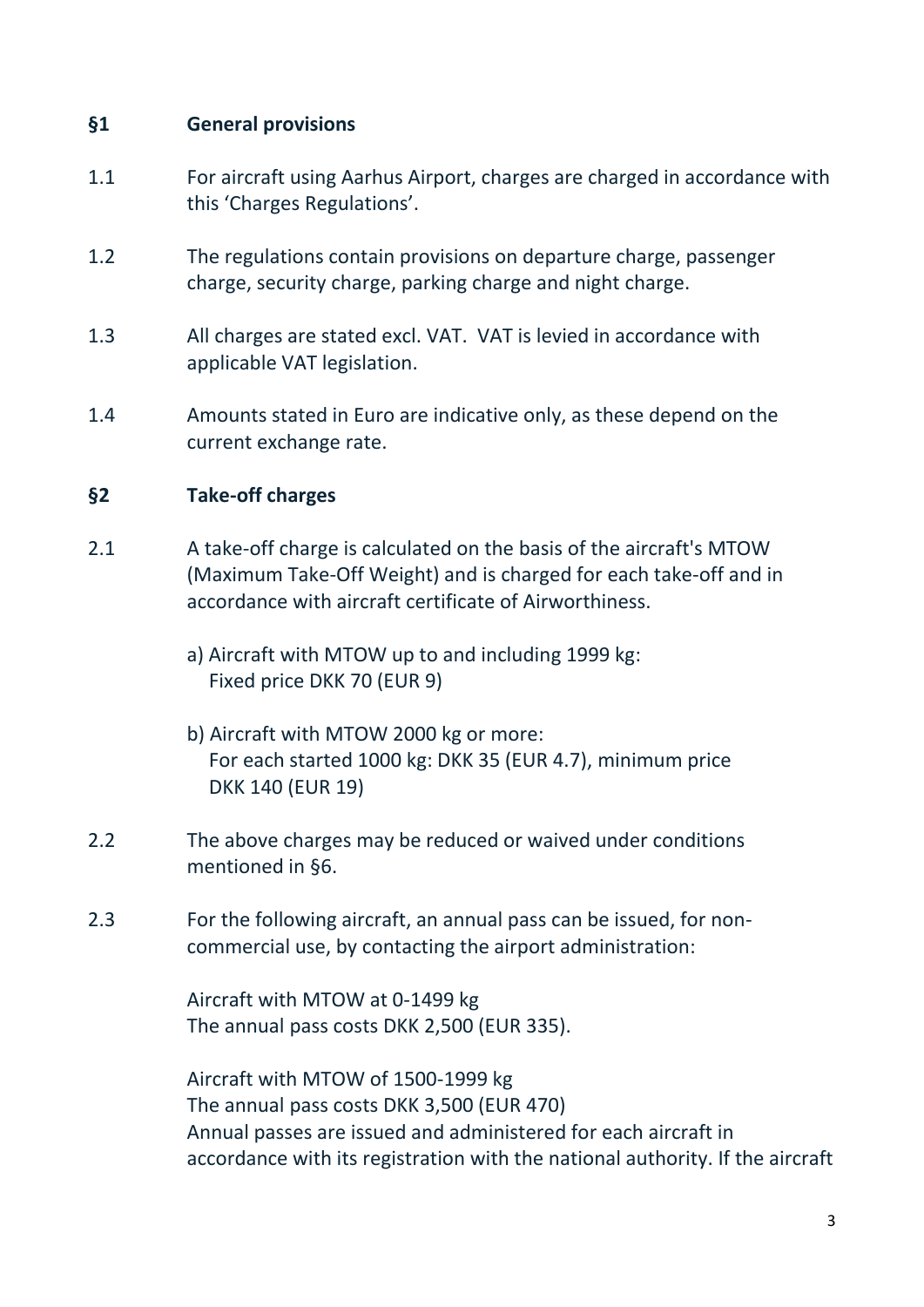is registered as owned by a group of more than 3 people, additional annual passes may be issued. The annual card is only intended for private hobby-based flying and cannot be used for commercial flying.

2.4 Approval for approach is considered a start.

#### **§3 Passenger and PRM charges**

3.1 Passenger charges is charged for aircraft with MTOW of more than 1999 kg in accordance with the aircraft certificate of airworthiness, this is charged in addition to the take-off fee referred to in § 2 The passenger charge is: 2020: DKK 0 2021: DKK 49 (EUR 6.5) 2022: DKK 74 (EUR 10) 2023: DKK 98 (EUR 13)

> The passenger charges are charged for each departing passenger to both domestic and international destinations and for both paying and nonfare paying customers.

- 3.2 No charge is levied on transit passengers staying on the aircraft.
- 3.3 Passenger charges are not charged for the airline's staff during a business trip, provided that the employee in question is associated with the airline's aviation activities as his main occupation. No fee is charged for children under 2 years.
- 3.4 Separate collection of passenger charges from the passengers is not allowed.
- 3.5 In accordance with EU regulations regarding rights for persons with reduced mobility, a PRM fee of DKK 5 (EUR 0.7) is charged for all departing passengers. This is charged together with the passenger charges

#### **§4 Security charges**

4.1 Passengers mentioned under §3 subsection 1 above, are charged a security charge of: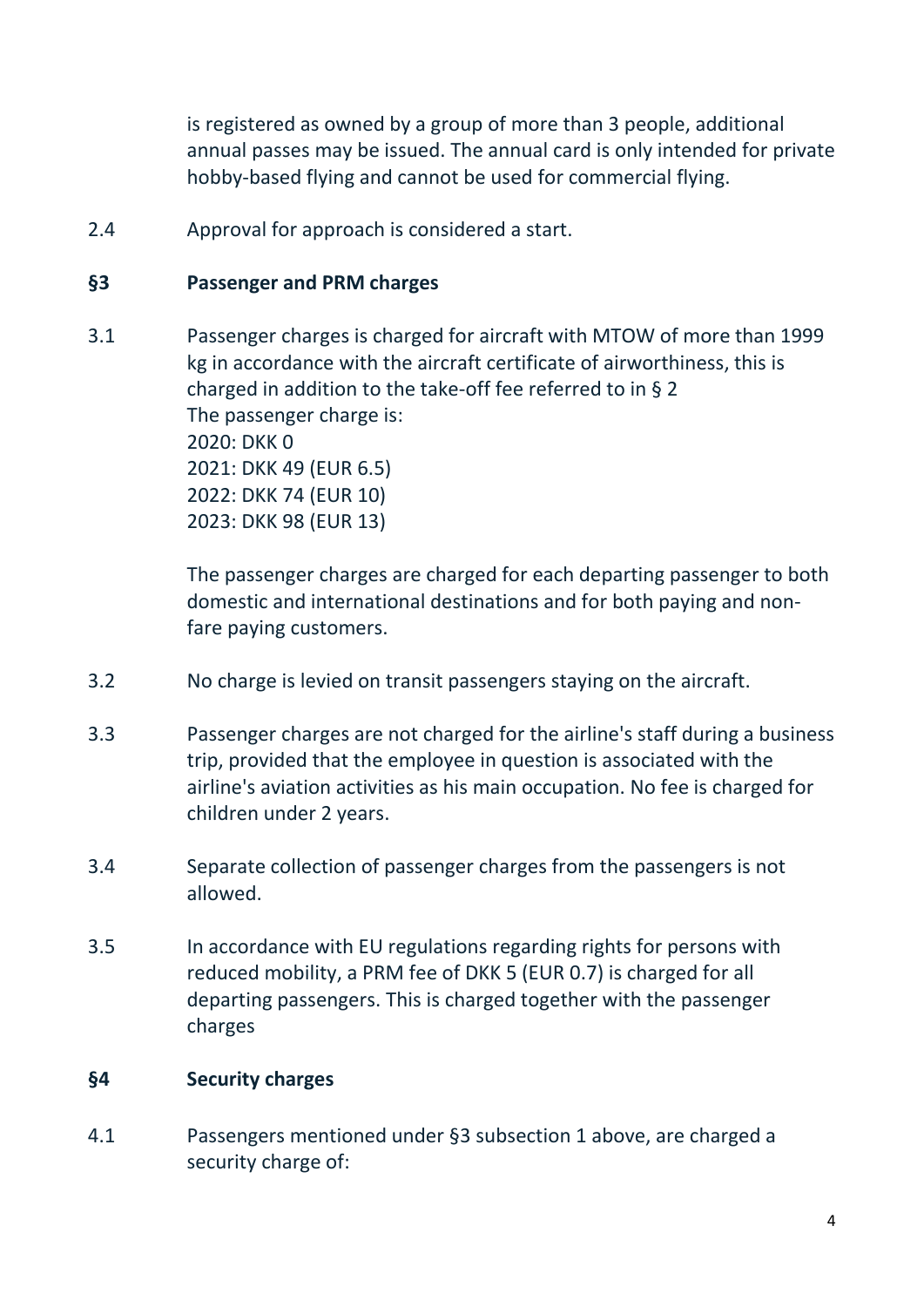2020: DKK 0 2021: DKK 11 (EUR 1.5) 2022: DKK 16 (EUR 2.1) 2023: DKK 22 (EUR 3)

- 4.2 Included in the security charge is the security check of passengers and luggage in force at any time, as determined by the authorities.
- 4.3 To the extent that an airline wants a level of control that is higher than the regulatory requirement, this can be arranged against payment of the associated additional costs.

#### **§5 Parking charges**

- 5.1. For an aircraft without a hangar agreement or annual pass, a stay charge of DKK 6.50 (EUR 0.9) per day is charged for each 24-hour period commenced per 1000 kg of the aircraft's MTOW in accordance with aircraft certificate of airworthiness. The minimum payment is DKK 30 (EUR 4). If the stay is less than 6 hours, however, there is no charge.
- 5.2 When conditions make it necessary, Aarhus Airport may at any time require an aircraft to be moved to a parking space other than that originally designated. It is the responsibility of the aircraft owner (user) to take care of the movement of the aircraft and take such other safety measures as the conditions may necessitate or as Aarhus Airport may require, including night markings.
- 5.3 Payment of parking charge only entitles to the disposal of the area actually occupied by the aircraft and which is necessary for the general inspection and maintenance of the aircraft.

#### **§6 Reduction and exemption of charges**

6.1 Reduction in take-off charge is granted for aircraft with MTOW over 1999 kg in the following cases:

> a) For school and training flights, a 70% reduction is granted on take off charge. Minimum payment DKK 140 (EUR 19)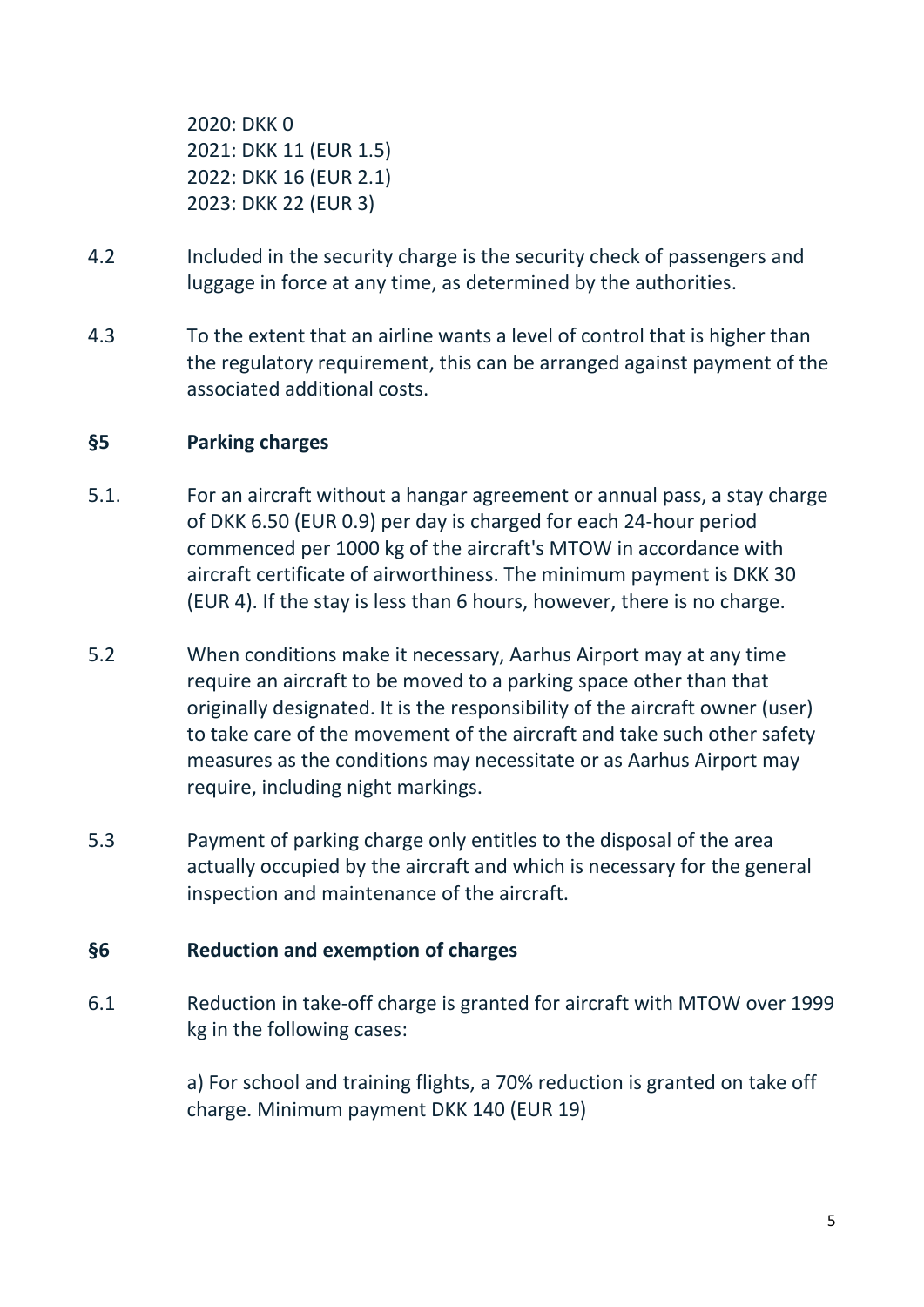- 6.2 In the case of agreements on larger series of school and training flights, special prices and conditions may be set.
- 6.3 In connection with school and practice flights, an interrupted approach (touch and go) is considered a start.
- 6.4 There is a prerequisite for a reduction in accordance with subsection 1, that a separate notification is made prior to Aarhus Airport's Airport Office for approval in accordance with AIP Denmark.
- 6.5 The following flights may be exempted from payment of departure and passenger charges described in §2 and §3
	- a) Test flights prompted by the Danish Transport, Building and Housing Agency to determine the aircraft's airworthiness.
	- b) Technical control flight performed by a commercial operator
	- c) Technical return, by which is meant a return to the airport that was started from, due to technical irregularities, weather or the like.
	- d) Flight in connection with rescue and search service.
- 6.6 Exemption in accordance with points a) and b) is conditional on separate notification being given prior to the flight to Aarhus Airport's Airport Office.

#### **§7 Opening hours**

7.1 Flights from or to Aarhus Airport may take place by prior agreement with the airport office outside the opening hours published in AIP Denmark

> 22.00 - 24.00 local time: No extra costs for aircraft flying to/from Aarhus Airport as regular scheduled or charter airline traffic.

> 22.00 - 06.00 local time: Night charges per commenced hour: DKK 1,750 (EUR 235) Night charges for non-regular traffic, incl. winter measures on runways, taxiways and APRON (PPR) per commenced hour: DKK 11,100 (EUR1490)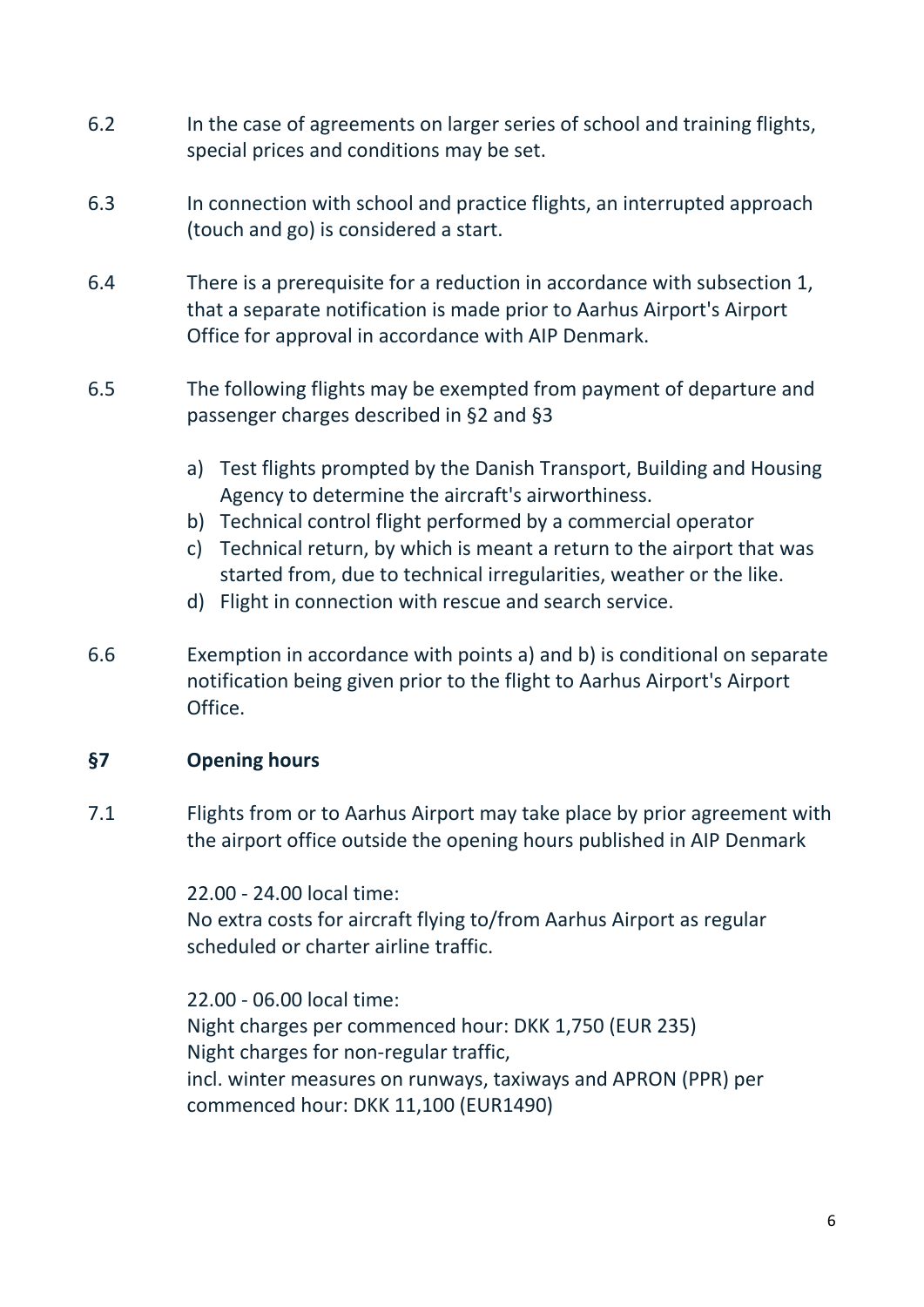Fire Rescue cf. AIP Denmark per. started hour: DKK 3,250 (EUR 435)

- 7.2 Night charges are charged for each individual aircraft, however, so that in situations where the same operator / customer operates several aircraft within the same opening period, only one aircraft is charged.
- 7.3 Night charges and Fire Rescue are calculated in full hours from 22.00 until the time when the service is no longer desired to be established - in the alternative from the time the service is desired to be established until published opening hours. Night charges for non-regular traffic, incl. winter measures on taxiways, runways and APRON are always calculated in full hours from 22.00 until the time when the service is no longer desired to be established.
- 7.4 Cancellation of agreements concluded for extraordinary opening later than 3 hours before STA / STD for ad-hoc flights is invoiced at 50% of all charges.

#### **§8 Other provisions**

- 8.1 Charges in accordance with these tariff regulations must be paid in cash to the airport office prior to the commencement of each scheduled flight. However, if an airline regularly flies to the airport, an agreement may be reached with the airport management on periodic billing. The terms for periodic billing are determined by Aarhus Airport.
- 8.2 In very special cases, by prior agreement with Aarhus Airport's airport office, an invoice can be sent against payment of an administration fee of DKK 200 (EUR 27) for Danish customers and DKK 300 for foreign customers.
- 8.3 In the event of failure to settle, the provisions of sections 71 and 146 of the Civil Aviation Act on foreclosure and the right of retention apply.

#### **§9 Handling**

Aarhus Airport operates its own handling company, under the auspices of which it can offer a wide range of traditional handling services in accordance with IATA standards and regulations. Prices and conditions